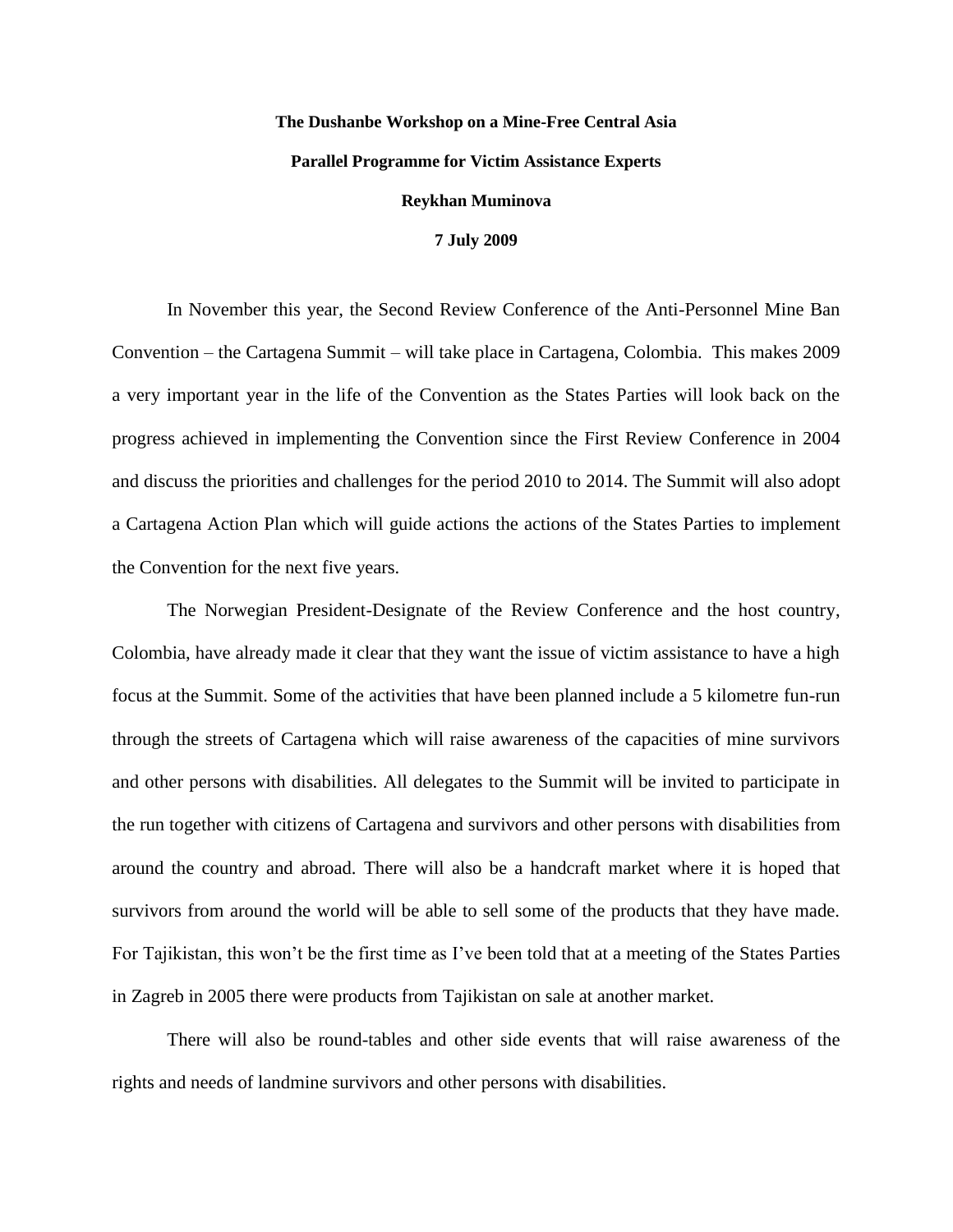Today in this workshop we have an opportunity to contribute to the outcomes of the Cartagena Summit by discussing the challenges and priorities for this region, and in particular for Afghanistan and Tajikistan.

As mentioned in Sheree's presentation, the ultimate aim of the States Parties is the full and effective participation and inclusion of mine survivors in the social, cultural, economic and political life of their communities. However, Sheree and Firoz also outlined some of the challenges in achieving this aim. For example, difficulties in access to services; limited inclusion of survivors in planning and implementation processes; services not meeting the needs in terms of quality and quantity; and, lack of opportunities to earn an income.

Are all the challenges that have been mentioned relevant to Afghanistan and Tajikistan? Are there other challenges that should be highlighted? What issues do we face in our countries that limit the potential of people with disability to contribute to the economic development of their families and communities that we need to raise awareness on?

## [OPEN THE FLOOR FOR DISCUSSION FOR ABOUT 5 MINUTES]

Thank you. We now have a better sense of our challenges but what should the priorities be for the next five years to ensure that our countries can make progress in overcoming these challenges?

In May, victim assistance experts from around the world meet in Geneva to identify priorities areas at the national and international level that will require the sustained attention of the States Parties in the period 2010 to 2014. Several priorities for victim assistance were identified that could be addressed within a Cartagena Action Plan.

These priorities included: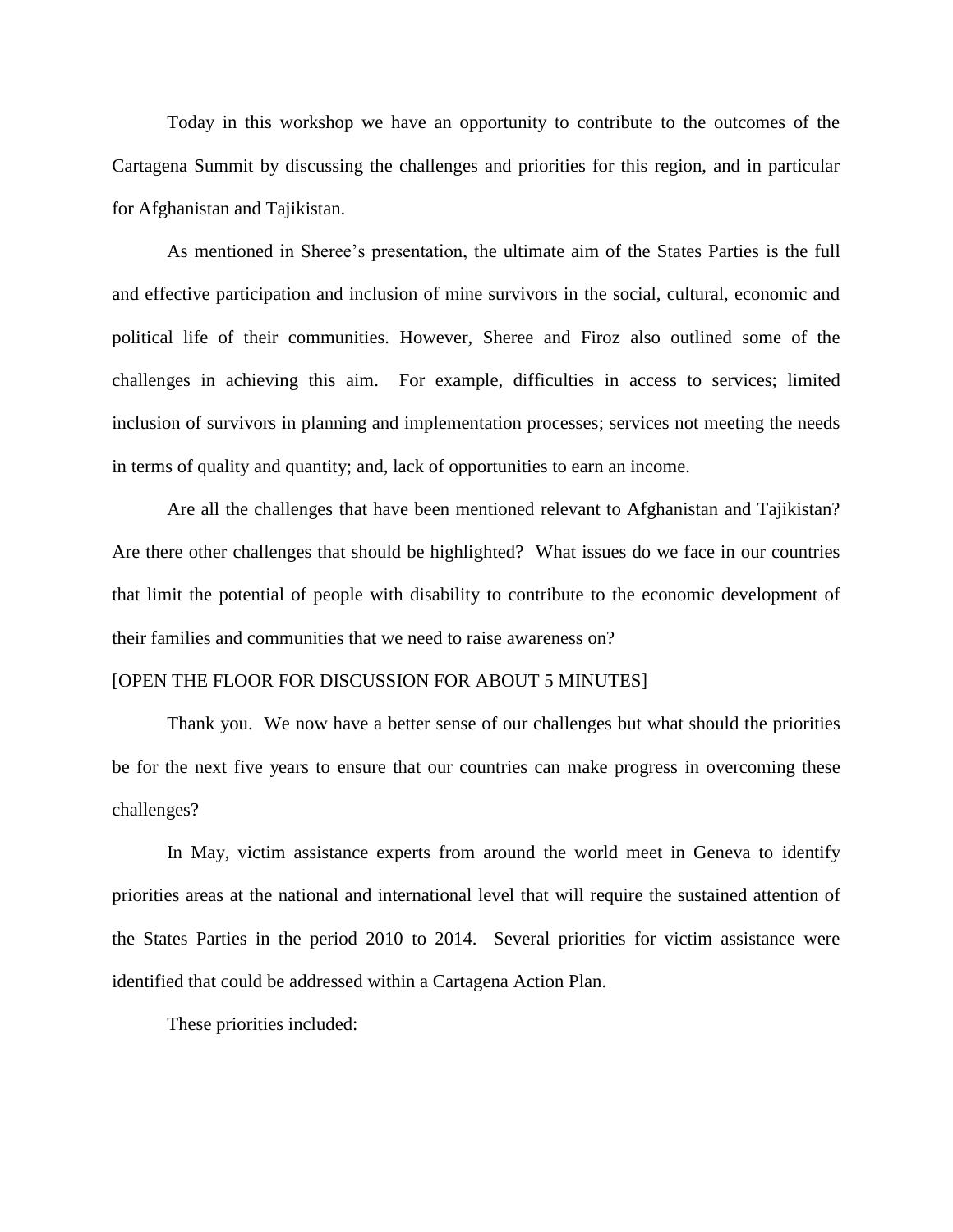- Ensuring the inclusion and active participation of mine survivors and other persons with disabilities in the development, implementation and monitoring of policies, plans, and programmes;
- Recognising victim assistance as a process in which each component emergency and continuing medical care, physical rehabilitation, psychological support, and social and economic reintegration – requires specific objectives to ensure high quality standards, availability and accessibility of services;
- Increased accessibility to quality services and actions to overcome physical, social, cultural, economic and political barriers, with a particular focus on rural and remote areas;
- The establishment or strengthening of an inter-sectoral coordination mechanism, led by the ministry or agency with responsibility for disability issues, which includes relevant government ministries and agencies, local authorities, international agencies and NGOs working in the disability sector, persons with disabilities including mine survivors, and their representative organisations. This coordination mechanism should be tasked with the development, implementation and monitoring of policies, plans and legal frameworks that ensure the rights of mine survivors and other persons with disabilities;
- Implementing capacity development and training plans to promote high quality standards and availability of services; and
- International cooperation and assistance, including financial, material and technical support, to build capacities and enhance national ownership.